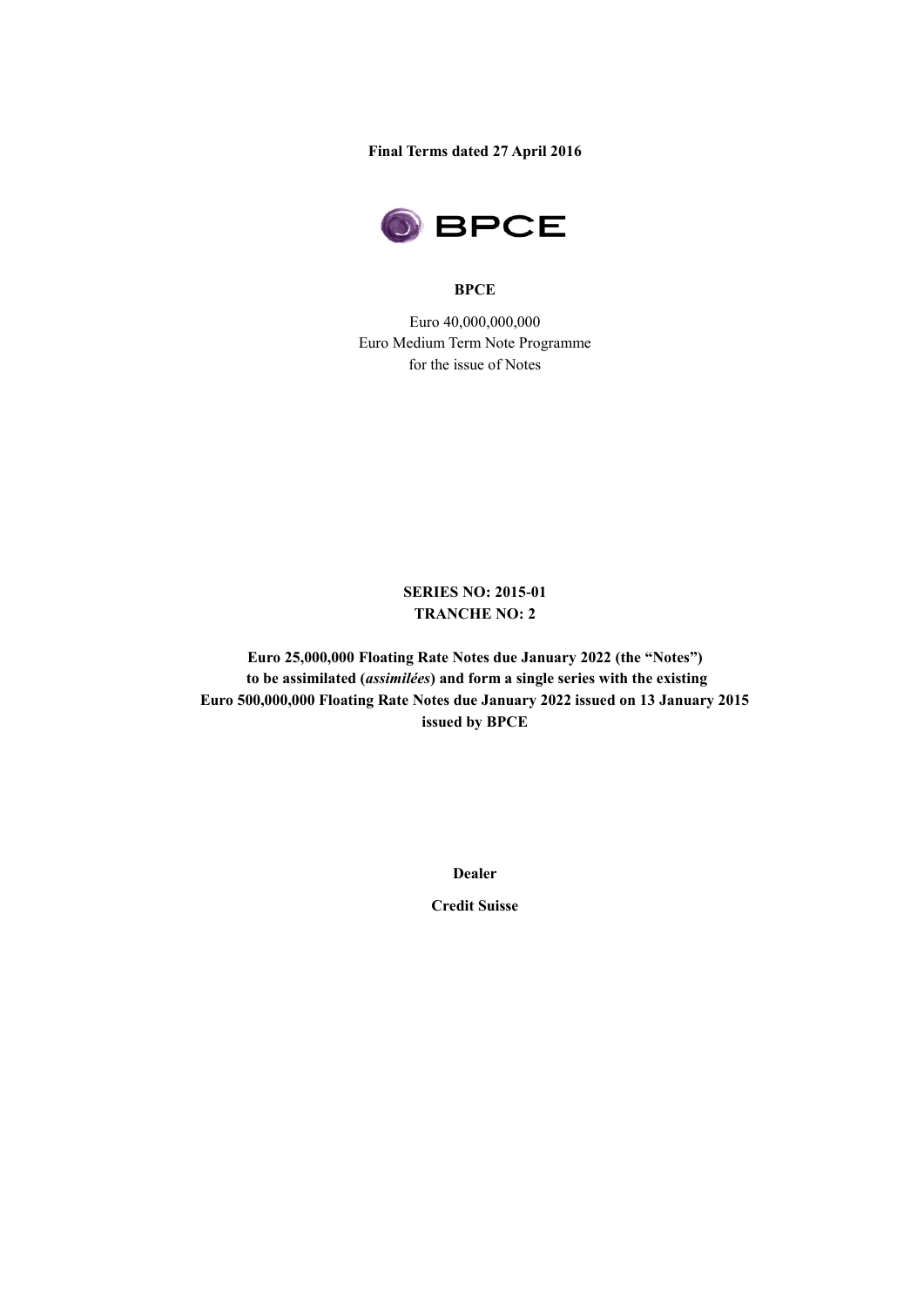#### **PART A – CONTRACTUAL TERMS**

Terms used herein shall be deemed to be defined as such for the purposes of the Conditions (the "**Conditions**") which are the 2014 EMTN Conditions which are incorporated by reference in the Base Prospectus dated 18 November 2015. This document constitutes the Final Terms of the Notes described herein for the purposes of Article 5.4 of the Directive 2003/71/EC, as amended (the "**Prospectus Directive**") and must be read in conjunction with the Base Prospectus dated 18 November 2015 which received visa n°15-588 from the AMF on 18 November 2015 and the supplements dated 29 February 2016 and 5 April 2016 which received from the AMF respectively visa n°16-062 on 29 February 2016 and visa n° 16-118 on 5 April 2016 (the "**Supplements**"), which together constitute a base prospectus for the purposes of the Prospectus Directive, including the 2014 EMTN Conditions which are incorporated by reference in the Base Prospectus. Full information on the Issuer and the offer of the Notes is only available on the basis of the combination of these Final Terms, the 2014 EMTN Conditions and the Base Prospectus dated 18 November 2015 and the Supplements. The Base Prospectus and the Supplements are available for viewing at the office of the Fiscal Agent or each of the Paying Agents and on the website of the AMF (www.amf-france.org) and copies may be obtained from BPCE, 50 avenue Pierre Mendès-France, 75013 Paris, France.

| 1. | Issuer:                           |                                             | <b>BPCE</b>                                                                                                                                                                                                                                                                                                                                             |
|----|-----------------------------------|---------------------------------------------|---------------------------------------------------------------------------------------------------------------------------------------------------------------------------------------------------------------------------------------------------------------------------------------------------------------------------------------------------------|
| 2. | (i)                               | Series Number:                              | 2015-01                                                                                                                                                                                                                                                                                                                                                 |
|    | (ii)                              | Tranche Number:                             | 2                                                                                                                                                                                                                                                                                                                                                       |
|    | (iii)                             | Date on which the Notes become<br>fungible: | The Notes will be assimilated (assimilées) and form a<br>single series with the existing Euro 500,000,000 Floating<br>Rate Notes due January 2022 issued on 13 January 2015<br>(the "Existing Notes") as from the date of assimilation<br>which is expected to be on or about 40 days after the Issue<br>Date (the "Assimilation Date") of this Tranche |
| 3. | Specified Currency or Currencies: |                                             | Euro                                                                                                                                                                                                                                                                                                                                                    |
| 4. | <b>Aggregate Nominal Amount:</b>  |                                             |                                                                                                                                                                                                                                                                                                                                                         |
|    | (i)                               | Series:                                     | Euro 525,000,000                                                                                                                                                                                                                                                                                                                                        |
|    | (ii)                              | Tranche:                                    | Euro 25,000,000                                                                                                                                                                                                                                                                                                                                         |
| 5. | Issue Price:                      |                                             | 99.717 per cent. of the Aggregate Nominal Amount of this<br>Tranche plus an amount of Euro 3,433.33 corresponding to<br>accrued interest of such Aggregate Nominal Amount for<br>the period from, and including, 13 April 2016 to, but<br>excluding, the Issue Date                                                                                     |
| 6. | Specified Denomination(s):        |                                             | Euro 100,000                                                                                                                                                                                                                                                                                                                                            |
| 7. | (i)                               | Issue Date:                                 | 29 April 2016                                                                                                                                                                                                                                                                                                                                           |
|    | (ii)                              | <b>Interest Commencement Date:</b>          | 13 April 2016                                                                                                                                                                                                                                                                                                                                           |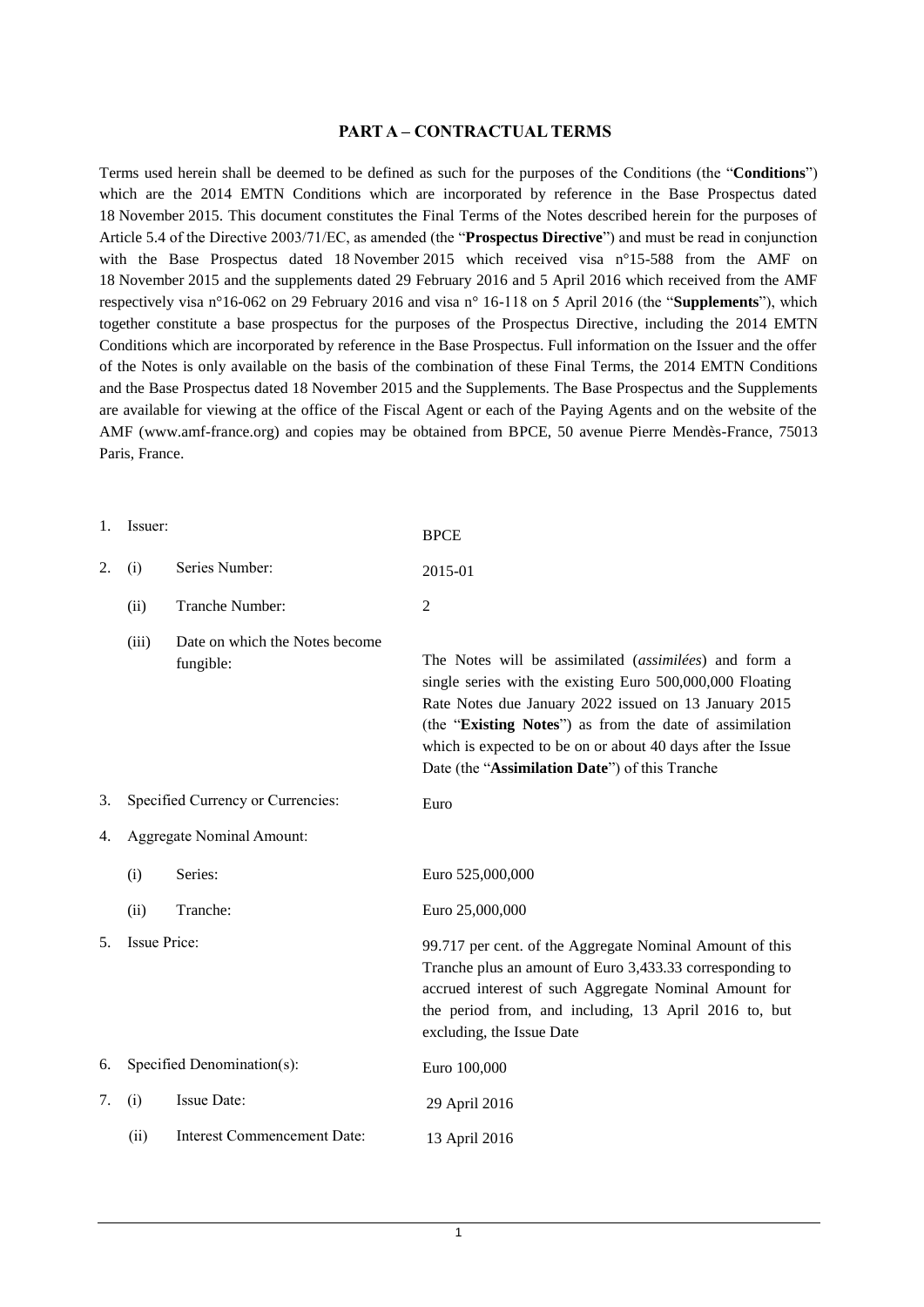| 8. | Interest Basis:                                                                  | Three (3) month EURIBOR $+0.56$ per cent. Floating Rate<br>(further particulars specified below)                                                                    |
|----|----------------------------------------------------------------------------------|---------------------------------------------------------------------------------------------------------------------------------------------------------------------|
| 9. | Maturity Date:                                                                   | Interest Payment Date falling on or<br>nearest to<br>13 January 2022                                                                                                |
|    | 10. Redemption Basis:                                                            | Subject to any purchase and cancellation or early<br>redemption, the Notes will be redeemed on the Maturity<br>Date at 100.00 per cent. of their nominal amount     |
|    | 11. Change of Interest Basis:                                                    | Not Applicable                                                                                                                                                      |
|    | 12. Put/Call Options:                                                            | Not Applicable                                                                                                                                                      |
|    | Status of the Notes:<br>13. $(i)$                                                | <b>Unsubordinated Notes</b>                                                                                                                                         |
|    | Dates of the corporate authorisations<br>(ii)<br>for issuance of Notes obtained: | Decision of the <i>Directoire</i> of the Issuer<br>dated<br>27 April 2015 and decision of Mr. Jean-Philippe Berthaut,<br>Head of Group Funding, dated 21 April 2016 |

# **PROVISIONS RELATING TO INTEREST (IF ANY) PAYABLE**

| 14. Fixed Rate Note Provisions    |                                                                                                                                     | Not Applicable                                                                                                                                                                                                                                                                                                                   |
|-----------------------------------|-------------------------------------------------------------------------------------------------------------------------------------|----------------------------------------------------------------------------------------------------------------------------------------------------------------------------------------------------------------------------------------------------------------------------------------------------------------------------------|
| 15. Floating Rate Note Provisions |                                                                                                                                     | Applicable                                                                                                                                                                                                                                                                                                                       |
| (i)                               | Interest Period(s):                                                                                                                 | The period beginning on (and including) the Interest<br>Commencement Date and ending on (but excluding) the<br>First Interest Payment Date and each successive period<br>beginning on (and including) a Specified Interest Payment<br>Date and ending on (but excluding) the next succeeding<br>Specified Interest Payment Date. |
| (ii)                              | Specified Interest Payment Dates:                                                                                                   | Interest payable quarterly in arrear on 13 January,<br>13 April, 13 July and 13 October in each year, all such<br>dates being subject to adjustment in accordance with the<br>Business Day Convention set out in (iv) below                                                                                                      |
| (iii)                             | First Interest Payment Date:                                                                                                        | 13 July 2016 subject to adjustement in accordance with the<br>Business Day Convention set out in (iv) below                                                                                                                                                                                                                      |
| (iv)                              | <b>Business Day Convention:</b>                                                                                                     | Modified Following Business Day Convention                                                                                                                                                                                                                                                                                       |
| (v)                               | <b>Interest Period Date:</b>                                                                                                        | Not Applicable                                                                                                                                                                                                                                                                                                                   |
| (vi)                              | <b>Business Centre(s):</b>                                                                                                          | Not Applicable                                                                                                                                                                                                                                                                                                                   |
|                                   | (vii) Manner in which the Rate(s) of<br>Interest is/are to be determined:                                                           | <b>Screen Rate Determination</b>                                                                                                                                                                                                                                                                                                 |
|                                   | (viii) Party responsible for calculating the<br>Rate(s) of Interest and/or Interest<br>Amount(s) (if not the Calculation<br>Agent): | Not Applicable                                                                                                                                                                                                                                                                                                                   |
|                                   |                                                                                                                                     |                                                                                                                                                                                                                                                                                                                                  |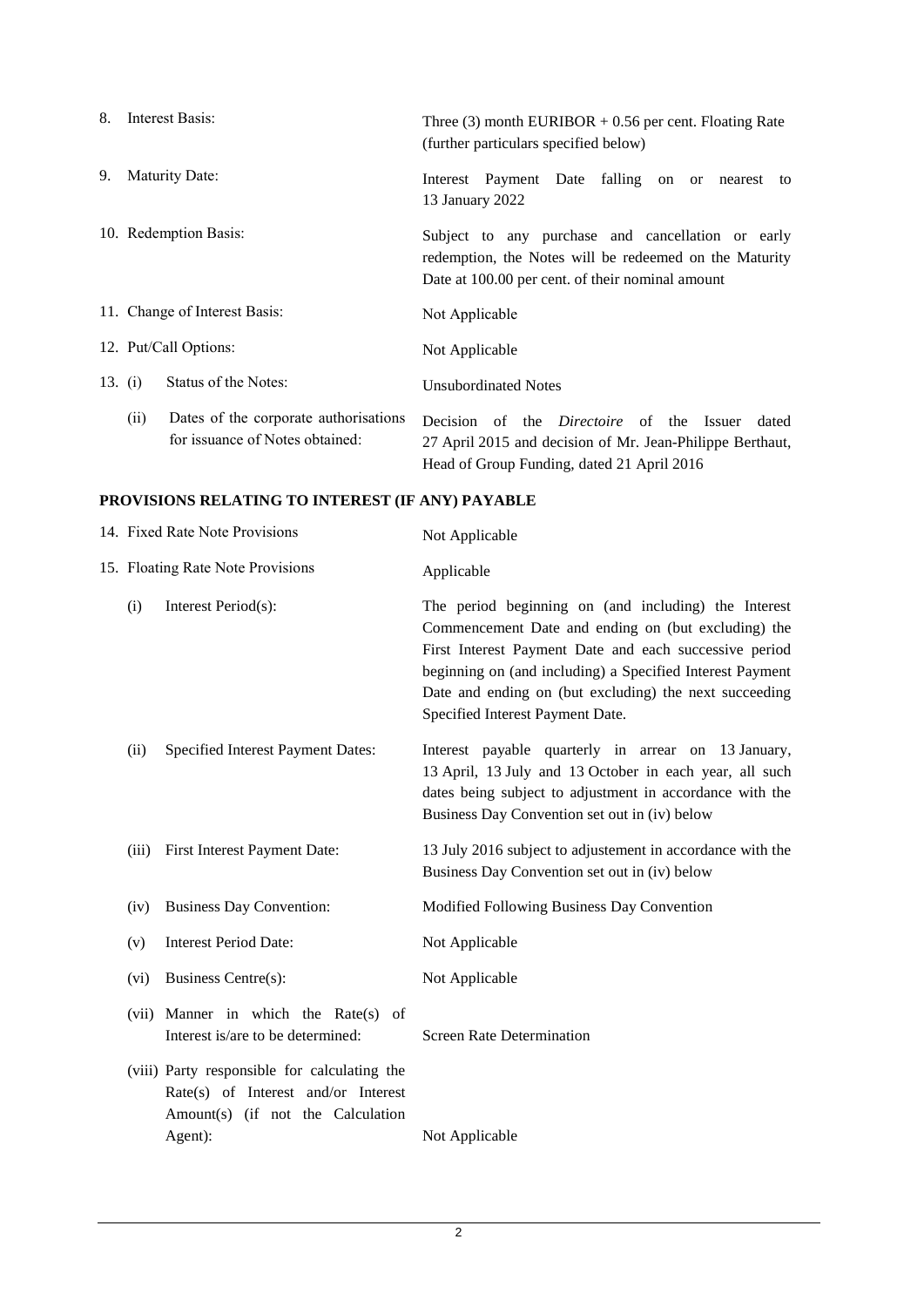| (ix)    | Screen Rate Determination:                    | Applicable                                                                                                        |
|---------|-----------------------------------------------|-------------------------------------------------------------------------------------------------------------------|
|         | - Reference Rate:                             | Three (3)-month EURIBOR                                                                                           |
|         | - Interest Determination Date:                | 11.00 a.m. (Brussels time) two (2) TARGET Business<br>Days prior to the first day of each Interest Accrual Period |
|         | - Relevant Screen Page:                       | <b>Reuters EURIBOR01</b>                                                                                          |
| (x)     | FBF Determination:                            | Not Applicable                                                                                                    |
| $(x_i)$ | ISDA Determination:                           | Not Applicable                                                                                                    |
| (xii)   | $Margin(s)$ :                                 | $+0.56$ per cent. per annum                                                                                       |
|         | (xiii) Minimum Rate of Interest:              | Not Applicable                                                                                                    |
|         | (xiv) Maximum Rate of Interest:               | Not Applicable                                                                                                    |
|         | (xv) Day Count Fraction:                      | Actual/360                                                                                                        |
|         | 16. Zero Coupon Note Provisions               | Not Applicable                                                                                                    |
|         | 17. Inflation Linked Interest Note Provisions | Not Applicable                                                                                                    |

## **PROVISIONS RELATING TO REDEMPTION**

|                | 18. Call Option                                                                                                                                                                              | Not Applicable                                                  |
|----------------|----------------------------------------------------------------------------------------------------------------------------------------------------------------------------------------------|-----------------------------------------------------------------|
| 19. Put Option |                                                                                                                                                                                              | Not Applicable                                                  |
|                | 20. Final Redemption Amount of each Note:                                                                                                                                                    | Euro 100,000 per Note of Euro 100,000 Specified<br>Denomination |
|                | Inflation Linked Notes - Provisions relating<br>to the Final Redemption Amount:                                                                                                              | Not Applicable                                                  |
|                | 21. Early Redemption Amount                                                                                                                                                                  |                                                                 |
| (i)            | Early Redemption Amount(s) of each<br>Note payable on redemption for<br>taxation reasons (Condition $6(g)$ ), for<br>illegality (Condition $6(j)$ ) or on event<br>of default (Condition 9): | Euro 100,000 per Note of Euro 100,000 Specified<br>Denomination |
| (ii)           | Redemption for taxation reasons<br>permitted on days others than Interest<br>Payment Dates (Condition $6(g)$ ):                                                                              | N <sub>0</sub>                                                  |
| (iii)          | Unmatured Coupons to become void<br>upon early redemption (Materialised<br>Bearer Notes only) (Condition $7(f)$ ):                                                                           | Not Applicable                                                  |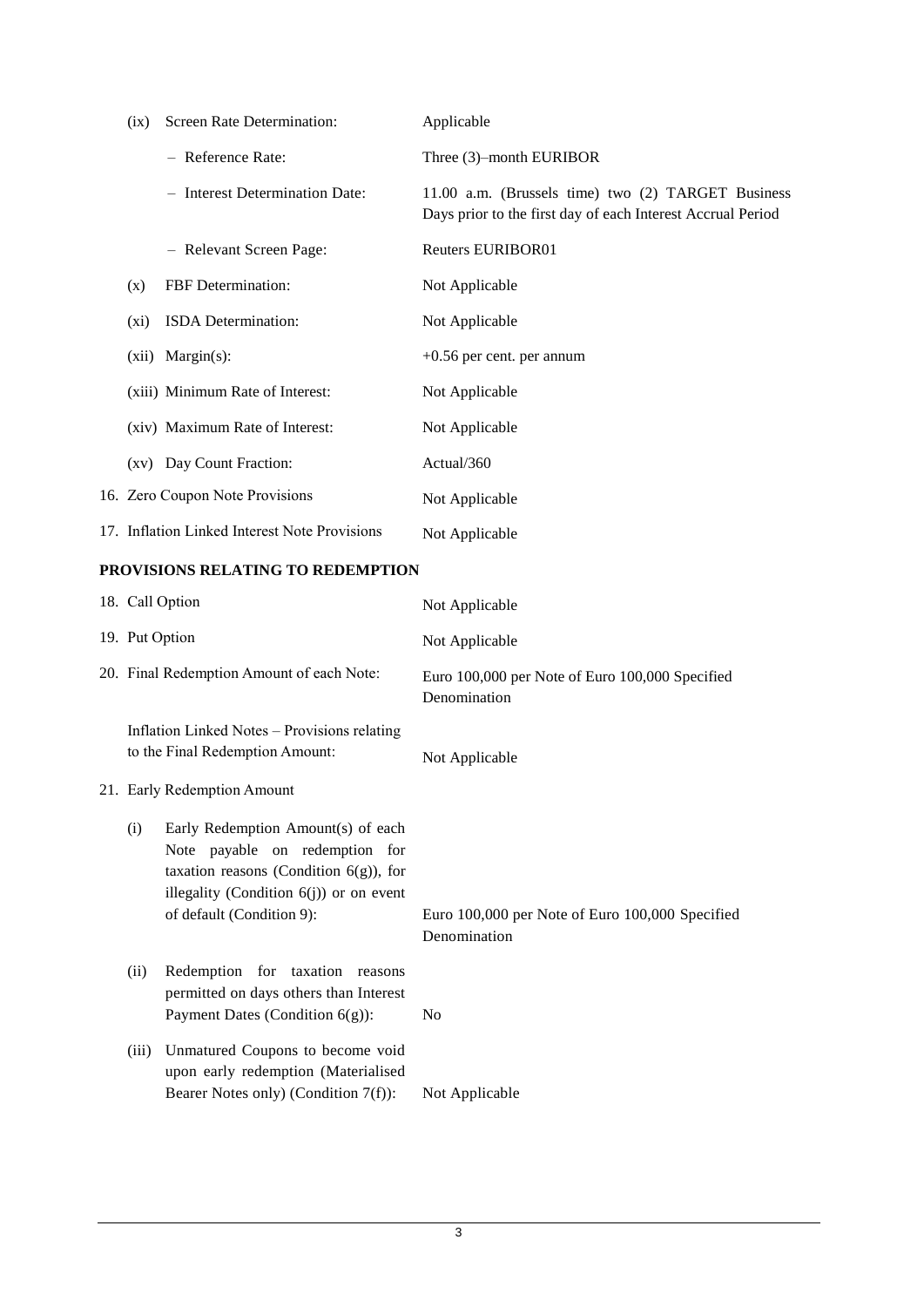### **GENERAL PROVISIONS APPLICABLE TO THE NOTES**

| 22. Form of Notes:                                                                                                          |                                                                                         | <b>Dematerialised Notes</b>                                                                                                                 |
|-----------------------------------------------------------------------------------------------------------------------------|-----------------------------------------------------------------------------------------|---------------------------------------------------------------------------------------------------------------------------------------------|
| (i)                                                                                                                         | Form of Dematerialised Notes:                                                           | Bearer form (au porteur)                                                                                                                    |
| (ii)                                                                                                                        | <b>Registration Agent:</b>                                                              | Not Applicable                                                                                                                              |
| (iii)                                                                                                                       | Temporary Global Certificate:                                                           | Not Applicable                                                                                                                              |
| (iv)                                                                                                                        | Applicable TEFRA exemption:                                                             | Not Applicable                                                                                                                              |
|                                                                                                                             | 23. Financial Centre(s):                                                                | Not Applicable                                                                                                                              |
| 24. Talons for future Coupons or Receipts to be<br>attached to Definitive Notes (and dates on<br>which such Talons mature): |                                                                                         | Not Applicable                                                                                                                              |
| 25. Details relating to Instalment Notes: amount<br>of each instalment, date on which each<br>payment is to be made:        |                                                                                         | Not Applicable                                                                                                                              |
|                                                                                                                             | 26. Redenomination provisions:                                                          | Not Applicable                                                                                                                              |
|                                                                                                                             | 27. Purchase in accordance with Articles L.213-<br>1 A and D.213-1 A of the French Code |                                                                                                                                             |
|                                                                                                                             | monétaire et financier:                                                                 | Applicable                                                                                                                                  |
|                                                                                                                             | 28. Consolidation provisions:                                                           | Not Applicable                                                                                                                              |
| 29. Masse:                                                                                                                  |                                                                                         | Contractual Masse shall apply                                                                                                               |
|                                                                                                                             |                                                                                         | Name and address of the Representative:<br>Mr. Sylvain THOMAZO<br>20, rue Victor Bart<br>78000 Versailles<br>France                         |
|                                                                                                                             |                                                                                         | Name and address of the alternate Representative:<br>Mrs. Sandrine D'HAUSSY<br>69, avenue Gambetta<br>94100 Saint Maur des Fosses<br>France |
|                                                                                                                             |                                                                                         | The Representative will receive a remuneration of<br>Euro 2,000 (excluding VAT) per year.                                                   |

### **RESPONSIBILITY**

The Issuer accepts responsibility for the information contained in these Final Terms.

Signed on behalf of BPCE

Duly represented by: Jean-Philippe Berthaut, Head of Group Funding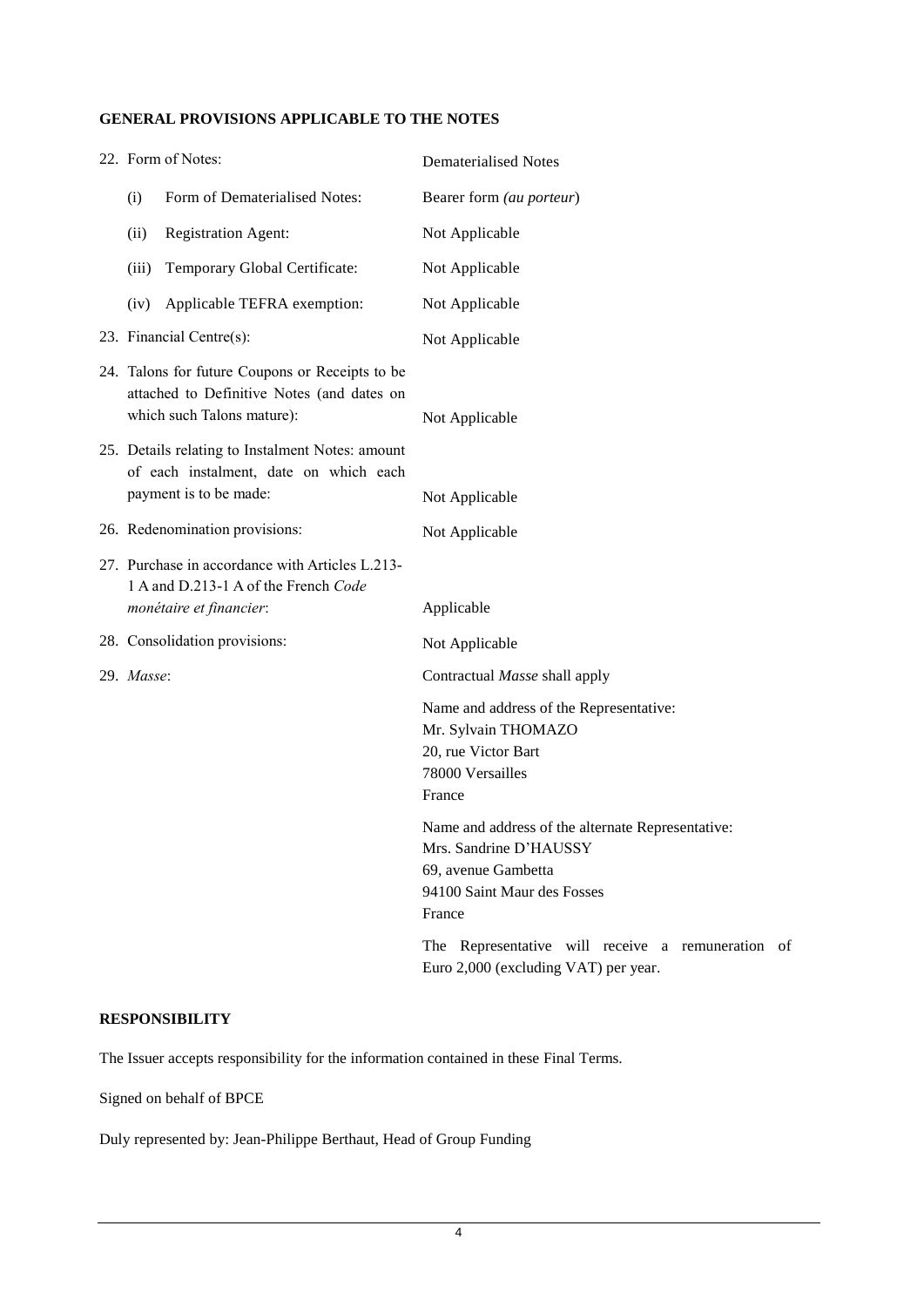### **PART B – OTHER INFORMATION**

#### **1. LISTING AND ADMISSION TO TRADING**

| Listing and Admission to<br>(i)<br>trading:                           | Application has been made by the Issuer (or on its behalf) for<br>the Notes to be listed and admitted to trading on Euronext Paris<br>with effect from the Issue Date. |
|-----------------------------------------------------------------------|------------------------------------------------------------------------------------------------------------------------------------------------------------------------|
|                                                                       | The Existing Notes are already listed and admitted to trading on<br>Euronext Paris.                                                                                    |
| Estimate of total expenses<br>(i)<br>related to admission to trading: | Euro 3,550                                                                                                                                                             |

#### **2. RATINGS**

Ratings:

The Notes to be issued are expected to be rated:

S&P: A

Moody's: A2

Each of S&P and Moody's is established in the European Union and registered under Regulation (EC) No 1060/2009, as amended.

## **3. NOTIFICATION**

Not Applicable

## **4. INTERESTS OF NATURAL AND LEGAL PERSONS INVOLVED IN THE ISSUE**

Save as discussed in "Subscription and Sale", so far as the Issuer is aware, no person involved in the offer of the Notes has an interest material to the offer.

# **5. HISTORIC INTEREST RATES**

Details of historic EURIBOR rates can be obtained from Reuters Screen EURIBOR01.